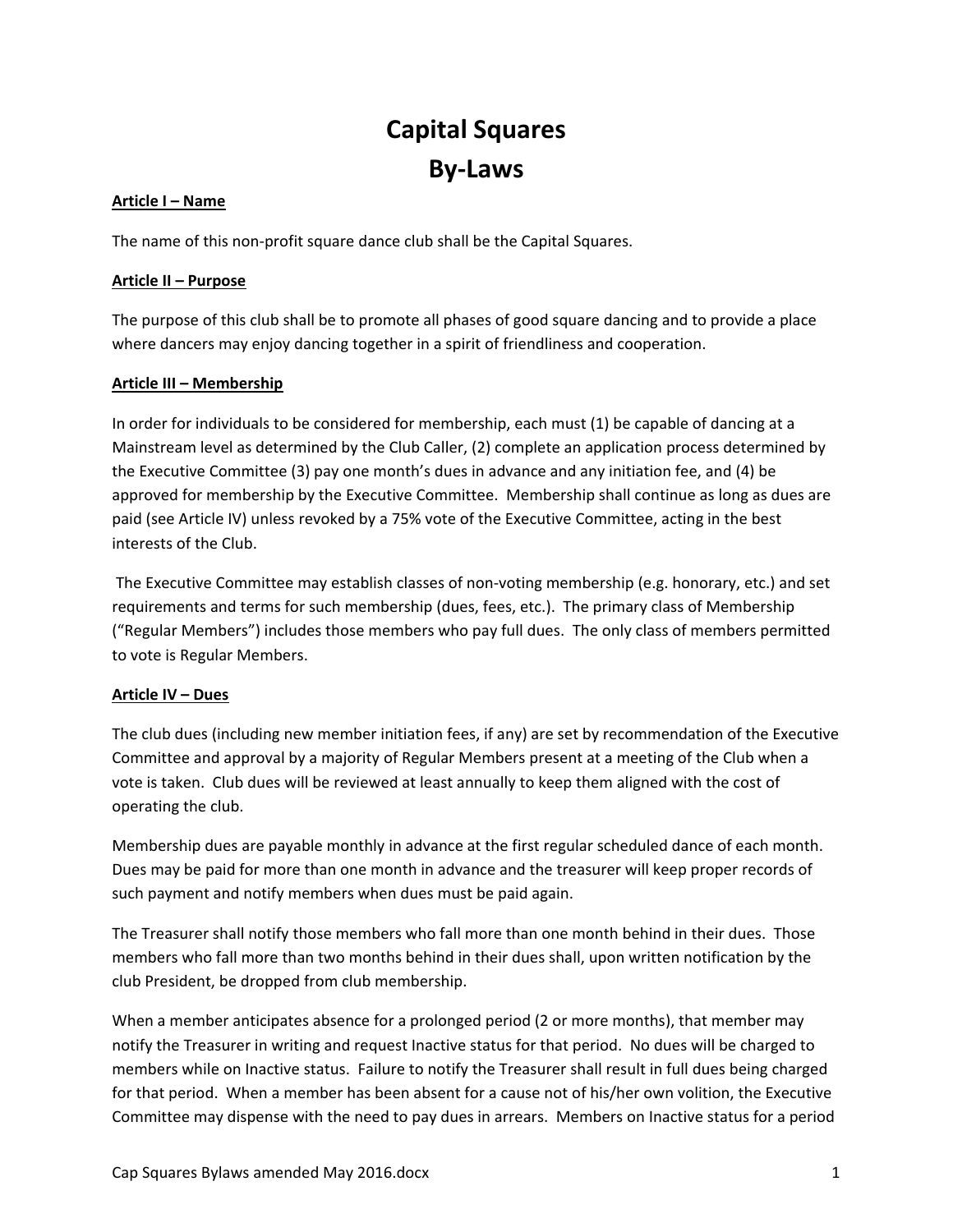greater than one year shall be removed from membership unless an extension is approved by the Executive Committee.

Visitor Fees, if any, shall be set by the Executive Committee.

# **Article V – Officers**

The officers of the Capital Squares shall be the President, Vice‐President, Secretary, Treasurer and Social Director. These officers and the immediate past president shall comprise the Executive Committee. If the office of President shall become vacant, the Vice‐President shall become President. Other vacancies shall be filled by a majority vote of the Executive Committee.

# **Article VI – Duties of the Officers**

**President:** Presides at club meetings; appoints and/or removes all special committees; is an ex-officio member of all committees; represents the club with respect to any outside organization as needed; acts in temporary emergencies on behalf of the club or Executive Committee.

**Vice President:** Assumes the duties of the President in his/her absence; serves as membership chairman; organizes new classes (in conjunction with the caller); plans and manages any special dances in conjunction with the Executive Committee.

**Secretary:** Keeps minutes, records including Articles of Association and Bylaws, official membership list, and list of standing committees; manages the club's website; manages promotion and publicity.

**Treasurer:** Acts as a custodian of all club funds; manages all bank activities; collects all monies; pays all bills; prepares financial reports as requested by the President or Executive Committee; submits summary financial reports to members at a frequency no less than quarterly.

**Social Director:** Serves as the planner and manager of all club social events; prepares a schedule and budget of social events for the year in January and submits to the Executive Committee for approval with updates as needed.

Officers and Committee Chairpersons may delegate responsibilities/duties to other members or contractors with the approval of the Executive Committee.

# **Article VII – Election of Officers**

Terms of office for all club officers shall begin on January 1 and end on December 31.

The President shall appoint a Nominating Committee of at least three Regular Members, no later than the second dance in October. Candidates for office shall be communicated to members.

At the first dance in December, the Nominating Committee shall present its slate of candidates and nominations may be made from the floor. Any nomination from the floor must have the prior consent of the nominee. Nominations will then be closed. Nominees for the offices of President, Vice President or Treasurer must have been members for at least six months prior to the nomination.